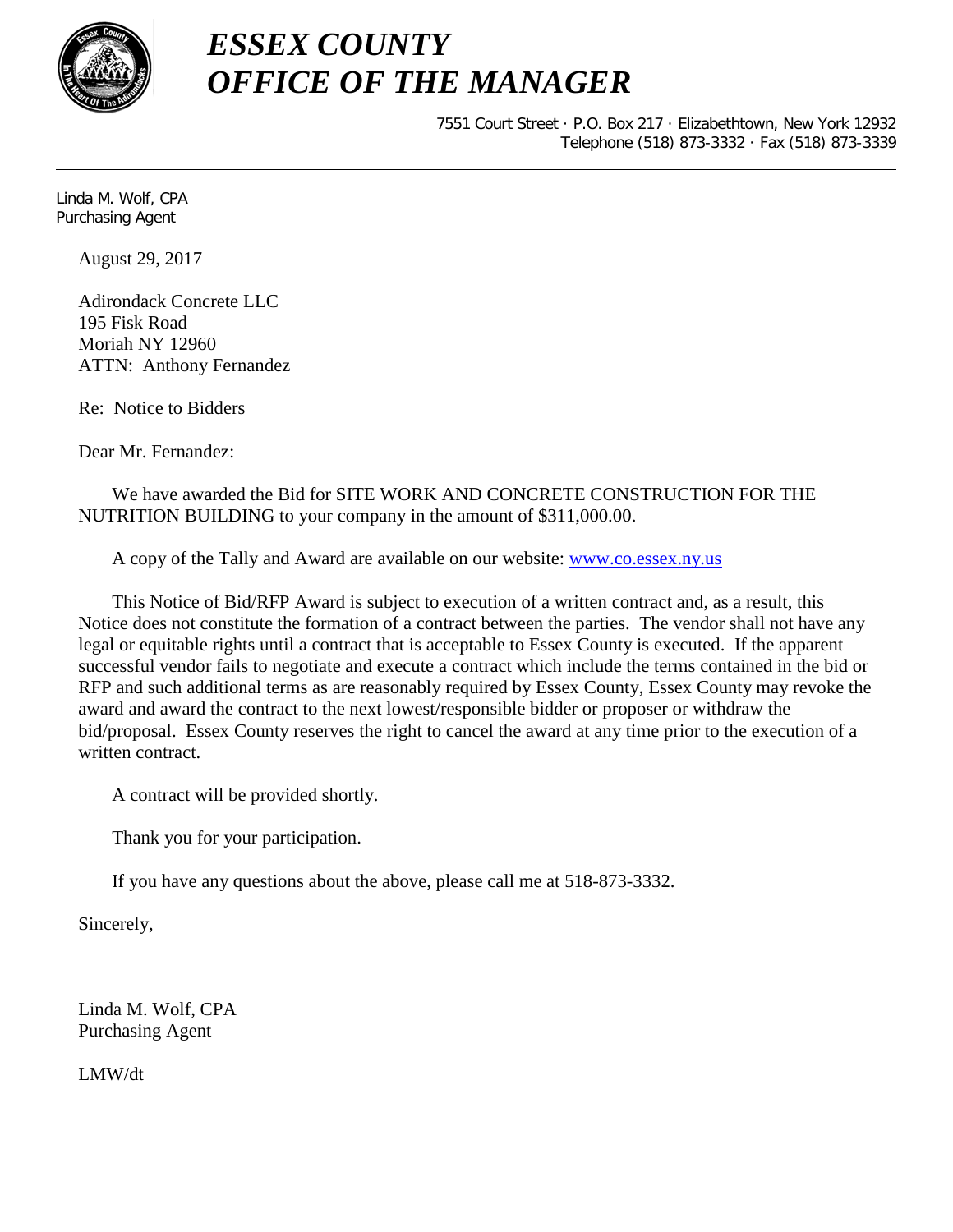

7551 Court Street · P.O. Box 217 · Elizabethtown, New York 12932 Telephone (518) 873-3332 · Fax (518) 873-3339

Linda M. Wolf, CPA Purchasing Agent

August 29, 2017

Harold R Clune Inc 30 Prospect Street Ballston Spa NY 12020 ATTN: Brian W Clune

Re: Notice to Bidders

Dear Mr. Clune:

We have awarded the Bid for ELECTRICAL WORK FOR THE NUTRITION BUILDING to your company in the amount of \$157,000.00.

A copy of the Tally and Award are available on our website: [www.co.essex.ny.us](http://www.co.essex.ny.us/)

This Notice of Bid/RFP Award is subject to execution of a written contract and, as a result, this Notice does not constitute the formation of a contract between the parties. The vendor shall not have any legal or equitable rights until a contract that is acceptable to Essex County is executed. If the apparent successful vendor fails to negotiate and execute a contract which include the terms contained in the bid or RFP and such additional terms as are reasonably required by Essex County, Essex County may revoke the award and award the contract to the next lowest/responsible bidder or proposer or withdraw the bid/proposal. Essex County reserves the right to cancel the award at any time prior to the execution of a written contract.

A contract will be provided shortly.

Thank you for your participation.

If you have any questions about the above, please call me at 518-873-3332.

Sincerely,

Linda M. Wolf, CPA Purchasing Agent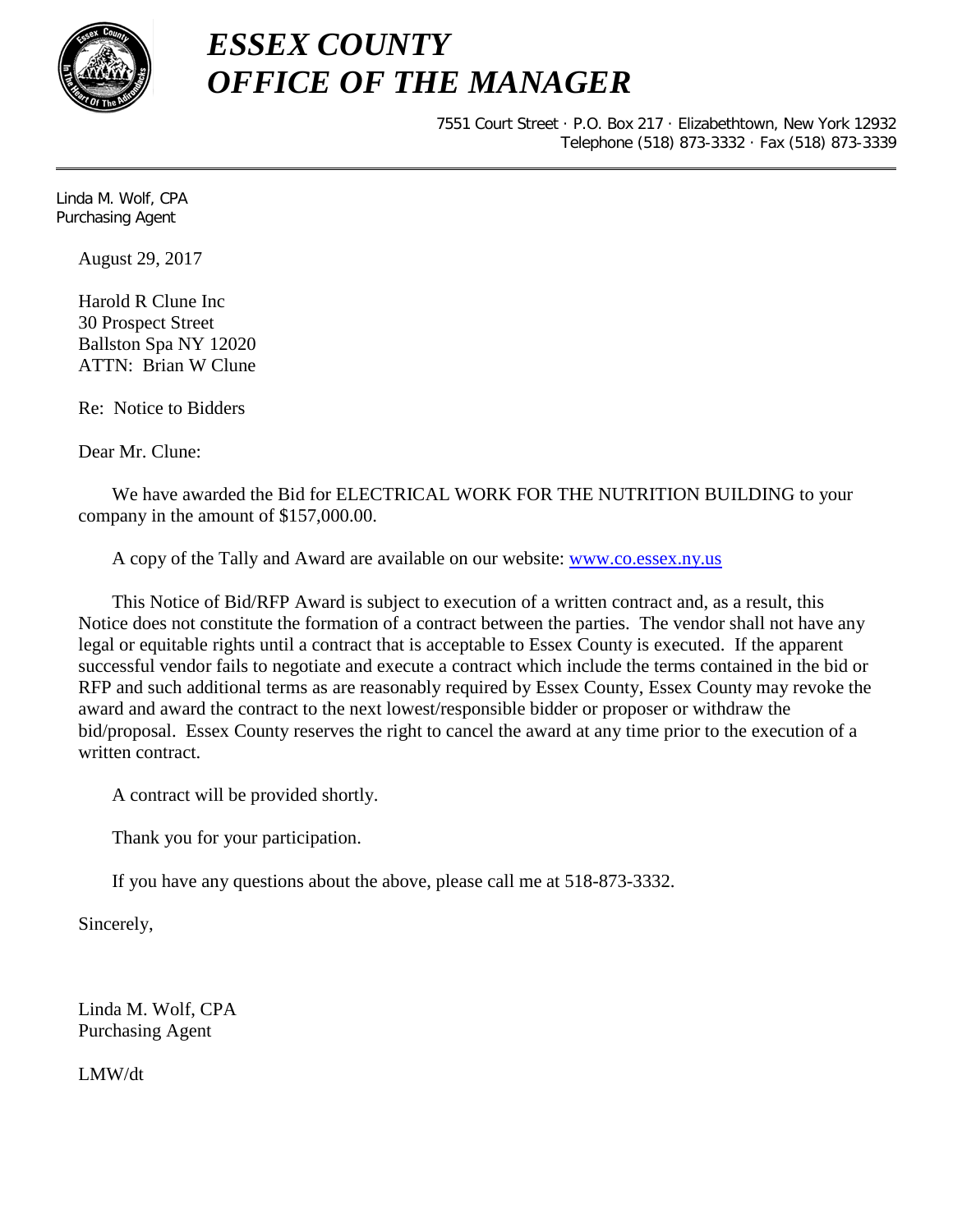

7551 Court Street · P.O. Box 217 · Elizabethtown, New York 12932 Telephone (518) 873-3332 · Fax (518) 873-3339

Linda M. Wolf, CPA Purchasing Agent

August 29, 2017

LH LaPlante Company Inc PO Box 496 Plattsburgh NY 12901 ATTN: Andrew LaPlante

Re: Notice to Bidders

Dear Mr. LaPlante:

We have awarded the Bid for PLUMBING WORK FOR THE NUTRITION BUILDING to your company in the amount of \$98,000.00.

A copy of the Tally and Award are available on our website: [www.co.essex.ny.us](http://www.co.essex.ny.us/)

This Notice of Bid/RFP Award is subject to execution of a written contract and, as a result, this Notice does not constitute the formation of a contract between the parties. The vendor shall not have any legal or equitable rights until a contract that is acceptable to Essex County is executed. If the apparent successful vendor fails to negotiate and execute a contract which include the terms contained in the bid or RFP and such additional terms as are reasonably required by Essex County, Essex County may revoke the award and award the contract to the next lowest/responsible bidder or proposer or withdraw the bid/proposal. Essex County reserves the right to cancel the award at any time prior to the execution of a written contract.

A contract will be provided shortly.

Thank you for your participation.

If you have any questions about the above, please call me at 518-873-3332.

Sincerely,

Linda M. Wolf, CPA Purchasing Agent